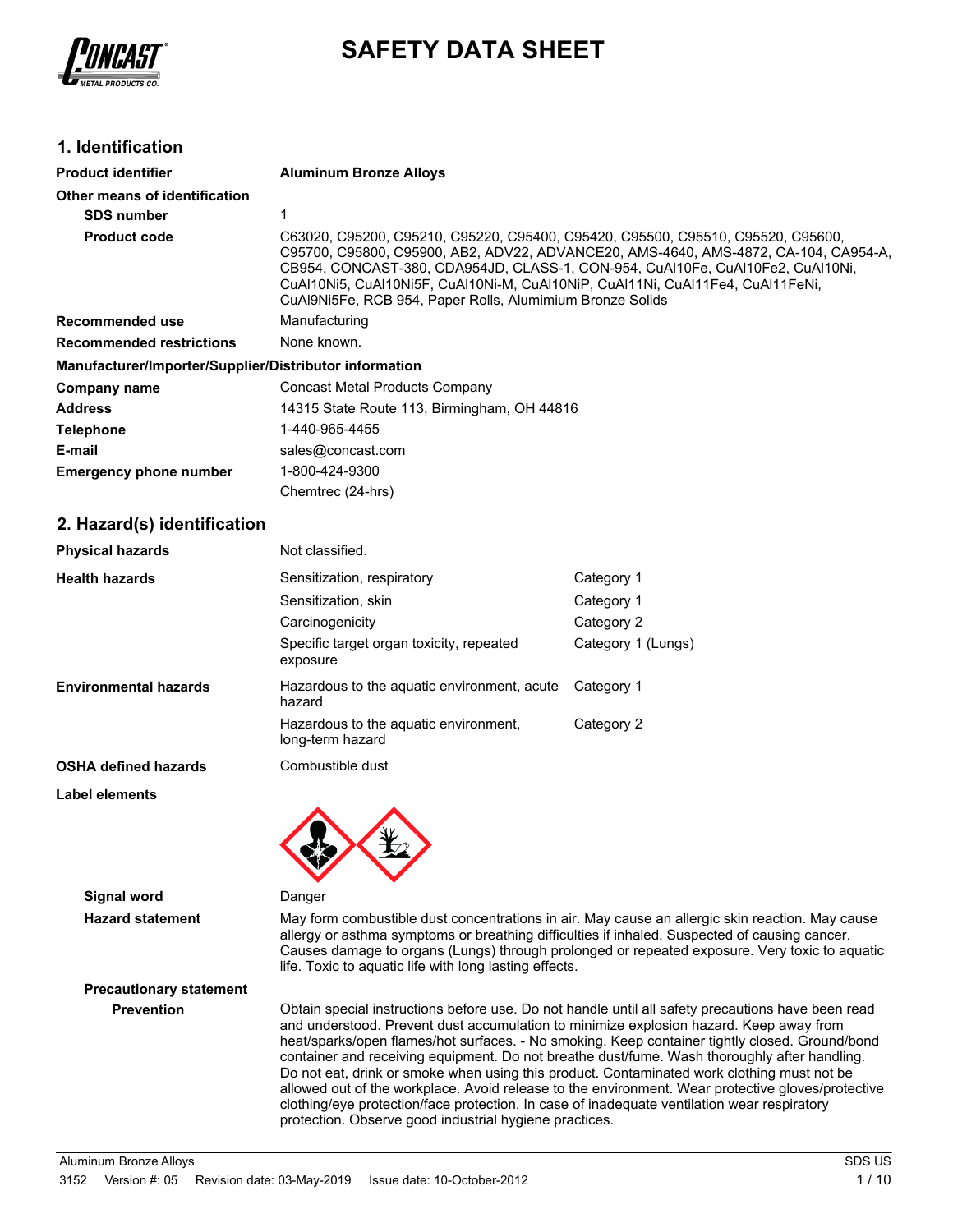| <b>Response</b>                              | If on skin: Wash with plenty of water. If inhaled: If breathing is difficult, remove person to fresh air<br>and keep comfortable for breathing. If exposed or concerned: Get medical advice/attention. If skin<br>irritation or rash occurs: Get medical advice/attention. If experiencing respiratory symptoms: Call a<br>poison center/doctor. Wash contaminated clothing before reuse. In case of fire: Use appropriate<br>media to extinguish. Collect spillage. |
|----------------------------------------------|----------------------------------------------------------------------------------------------------------------------------------------------------------------------------------------------------------------------------------------------------------------------------------------------------------------------------------------------------------------------------------------------------------------------------------------------------------------------|
| <b>Storage</b>                               | Store locked up.                                                                                                                                                                                                                                                                                                                                                                                                                                                     |
| <b>Disposal</b>                              | Dispose of contents/container in accordance with local/regional/national/international regulations.                                                                                                                                                                                                                                                                                                                                                                  |
| Hazard(s) not otherwise<br>classified (HNOC) | None known.                                                                                                                                                                                                                                                                                                                                                                                                                                                          |
| <b>Supplemental information</b>              | 1.5% of the mixture consists of component(s) of unknown acute dermal toxicity.                                                                                                                                                                                                                                                                                                                                                                                       |

### **3. Composition/information on ingredients**

#### **Mixtures**

| <b>Chemical name</b> | <b>CAS number</b> | %         |
|----------------------|-------------------|-----------|
| Copper               | 7440-50-8         | $71 - 90$ |
| <b>Aluminium</b>     | 7429-90-5         | $7 - 16$  |
| Manganese            | 7439-96-5         | $0 - 14$  |
| <b>Nickel</b>        | 7440-02-0         | $0 - 6$   |
| Cobalt               | 7440-48-4         | $0 - 3$   |
| Silicon              | 7440-21-3         | $0 - 1.5$ |

**Composition comments** All concentrations are in percent by weight unless otherwise indicated.

| 4. First-aid measures |  |
|-----------------------|--|
|-----------------------|--|

| Inhalation                                                                   | If breathing is difficult, remove to fresh air and keep at rest in a position comfortable for breathing.<br>Oxygen or artificial respiration if needed. Do not use mouth-to-mouth method if victim inhaled the<br>substance. Induce artificial respiration with the aid of a pocket mask equipped with a one-way<br>valve or other proper respiratory medical device. If experiencing respiratory symptoms: Call a<br>poison center or doctor/physician.                              |
|------------------------------------------------------------------------------|---------------------------------------------------------------------------------------------------------------------------------------------------------------------------------------------------------------------------------------------------------------------------------------------------------------------------------------------------------------------------------------------------------------------------------------------------------------------------------------|
| <b>Skin contact</b>                                                          | Remove contaminated clothing immediately and wash skin with soap and water. In case of<br>eczema or other skin disorders: Seek medical attention and take along these instructions. In case<br>of contact with hot or molten product, cool rapidly with water and seek immediate medical<br>attention. Do not attempt to remove molten product from skin because skin will tear easily. Cuts or<br>abrasions should be treated promptly with thorough cleansing of the affected area. |
| Eye contact                                                                  | Do not rub eyes. Rinse with water. Get medical attention if irritation develops and persists.                                                                                                                                                                                                                                                                                                                                                                                         |
| Ingestion                                                                    | Rinse mouth. Get medical attention if symptoms occur.                                                                                                                                                                                                                                                                                                                                                                                                                                 |
| <b>Most important</b><br>symptoms/effects, acute and<br>delayed              | Elevated temperatures or mechanical action may form dust and fumes which may be irritating to<br>the eye, mucous membranes and respiratory tract. Narcosis. Behavioral changes. Decrease in<br>motor functions. Difficulty in breathing. May cause an allergic skin reaction. Dermatitis. Rash.<br>Prolonged exposure may cause chronic effects. Contact with hot material can cause thermal burns<br>which may result in permanent damage.                                           |
| Indication of immediate<br>medical attention and special<br>treatment needed | Provide general supportive measures and treat symptomatically. Keep victim under observation.<br>Symptoms may be delayed.                                                                                                                                                                                                                                                                                                                                                             |
| <b>General information</b>                                                   | IF exposed or concerned: Get medical advice/attention. If you feel unwell, seek medical advice<br>(show the label where possible). Ensure that medical personnel are aware of the material(s)<br>involved, and take precautions to protect themselves. Show this safety data sheet to the doctor in<br>attendance. Wash contaminated clothing before reuse.                                                                                                                           |
| 5. Fire-fighting measures                                                    |                                                                                                                                                                                                                                                                                                                                                                                                                                                                                       |
| Suitable extinguishing media                                                 | Special powder against metal fires. Dry sand. Carbon dioxide (CO2). Apply extinguishing media<br>carefully to avoid creating airborne dust. Avoid high pressure media which could cause the<br>formation of a potentially explosible dust-air mixture.                                                                                                                                                                                                                                |
| Unsuitable extinguishing<br>media                                            | Do not use water or halogenated extinguishing media. Hot molten material will react violently with<br>water resulting in spattering and fuming.                                                                                                                                                                                                                                                                                                                                       |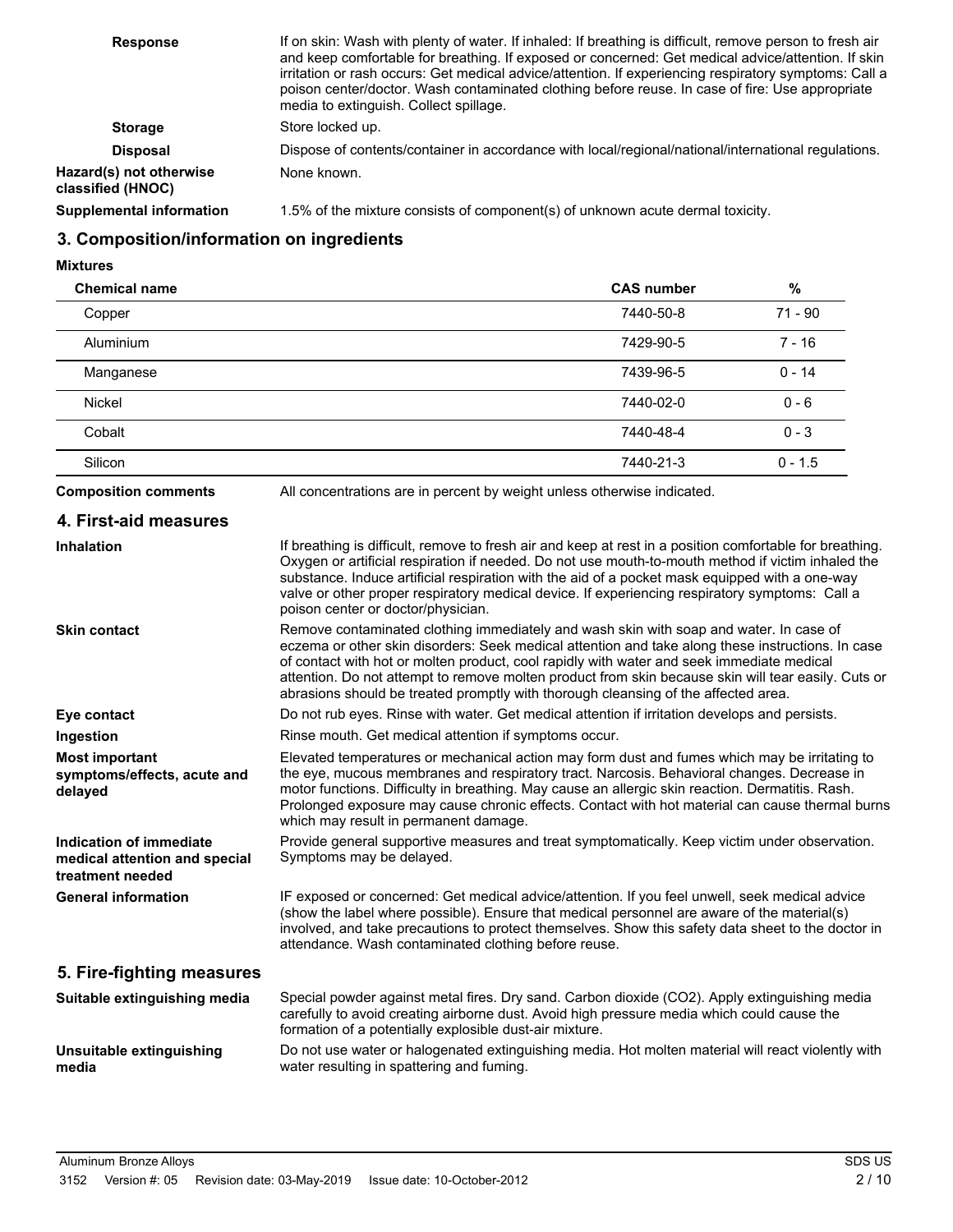| Specific hazards arising from<br>the chemical                    | Explosion hazard: Avoid generating dust; fine dust dispersed in air in sufficient concentrations and<br>in the presence of an ignition source is a potential dust explosion hazard. Contact with acids will<br>release flammable hydrogen gas. During fire, gases hazardous to health may be formed.<br>Combustion products may include: metal oxides. In a fire, nickel may form nickel carbonyl, a<br>highly toxic substance and known carcinogen. |
|------------------------------------------------------------------|------------------------------------------------------------------------------------------------------------------------------------------------------------------------------------------------------------------------------------------------------------------------------------------------------------------------------------------------------------------------------------------------------------------------------------------------------|
| Special protective equipment<br>and precautions for firefighters | Self-contained breathing apparatus and full protective clothing must be worn in case of fire.                                                                                                                                                                                                                                                                                                                                                        |
| Fire fighting<br>equipment/instructions                          | In case of fire and/or explosion do not breathe fumes. Move containers from fire area if you can do<br>so without risk.                                                                                                                                                                                                                                                                                                                              |
| <b>Specific methods</b>                                          | Use standard firefighting procedures and consider the hazards of other involved materials.                                                                                                                                                                                                                                                                                                                                                           |
| <b>General fire hazards</b>                                      | May form combustible dust concentrations in air.                                                                                                                                                                                                                                                                                                                                                                                                     |

### **6. Accidental release measures**

| Personal precautions,<br>protective equipment and<br>emergency procedures | Keep unnecessary personnel away. Keep people away from and upwind of spill/leak. Use only<br>non-sparking tools. Dust deposits should not be allowed to accumulate on surfaces, as these may<br>form an explosive mixture if they are released into the atmosphere in sufficient concentration.<br>Wear appropriate protective equipment and clothing during clean-up. Do not touch damaged<br>containers or spilled material unless wearing appropriate protective clothing. Avoid inhalation of<br>fumes from heated product. Ensure adequate ventilation. Local authorities should be advised if<br>significant spillages cannot be contained. For personal protection, see section 8 of the SDS.                                                                                                                                                                                                          |
|---------------------------------------------------------------------------|---------------------------------------------------------------------------------------------------------------------------------------------------------------------------------------------------------------------------------------------------------------------------------------------------------------------------------------------------------------------------------------------------------------------------------------------------------------------------------------------------------------------------------------------------------------------------------------------------------------------------------------------------------------------------------------------------------------------------------------------------------------------------------------------------------------------------------------------------------------------------------------------------------------|
| <b>Methods and materials for</b><br>containment and cleaning up           | Eliminate all ignition sources (no smoking, flares, sparks, or flames in immediate area). Take<br>precautionary measures against static discharge. Use only non-sparking tools. Avoid dispersal of<br>dust in the air (i.e., clearing dust surfaces with compressed air). The product is immiscible with<br>water and will sediment in water systems. Stop the flow of material, if this is without risk. Allow<br>molten material to cool and solidify before disposal. Recover and recycle, if practical.                                                                                                                                                                                                                                                                                                                                                                                                   |
|                                                                           | Large Spills: Wet down with water and dike for later disposal. Shovel the material into waste<br>container. Following product recovery, flush area with water.                                                                                                                                                                                                                                                                                                                                                                                                                                                                                                                                                                                                                                                                                                                                                |
|                                                                           | Small Spills: Sweep up or vacuum up spillage and collect in suitable container for disposal.                                                                                                                                                                                                                                                                                                                                                                                                                                                                                                                                                                                                                                                                                                                                                                                                                  |
|                                                                           | Never return spills to original containers for re-use. Put material in suitable, covered, labeled<br>containers. For waste disposal, see section 13 of the SDS.                                                                                                                                                                                                                                                                                                                                                                                                                                                                                                                                                                                                                                                                                                                                               |
| <b>Environmental precautions</b>                                          | Avoid release to the environment. Inform appropriate managerial or supervisory personnel of all<br>environmental releases. Prevent further leakage or spillage if safe to do so. Avoid discharge into<br>drains, water courses or onto the ground.                                                                                                                                                                                                                                                                                                                                                                                                                                                                                                                                                                                                                                                            |
| 7. Handling and storage                                                   |                                                                                                                                                                                                                                                                                                                                                                                                                                                                                                                                                                                                                                                                                                                                                                                                                                                                                                               |
| <b>Precautions for safe handling</b>                                      | Obtain special instructions before use. Do not handle until all safety precautions have been read<br>and understood. Do not allow water to get into container because of violent reaction and possible<br>flash fire. Minimize dust generation and accumulation. Avoid significant deposits of material,<br>especially on horizontal surfaces, which may become airborne and form combustible dust clouds<br>and may contribute to secondary explosions. Routine housekeeping should be instituted to ensure<br>that dusts do not accumulate on surfaces. Dry powders can build static electricity charges when<br>subjected to the friction of transfer and mixing operations. Provide adequate precautions, such as<br>electrical grounding and bonding, or inert atmospheres. Keep away from heat/sparks/open<br>flames/hot surfaces. - No smoking. Explosion-proof general and local exhaust ventilation. |
|                                                                           | Avoid contact with eyes, skin, and clothing. Avoid prolonged exposure. When using, do not eat,<br>drink or smoke. Should be handled in closed systems, if possible. Wear appropriate personal<br>protective equipment. Wash hands thoroughly after handling. Avoid release to the environment.<br>Observe good industrial hygiene practices.                                                                                                                                                                                                                                                                                                                                                                                                                                                                                                                                                                  |
| Conditions for safe storage,<br>including any incompatibilities           | Store locked up. Keep containers tightly closed in a dry, cool and well-ventilated place. Store away<br>from incompatible materials (see Section 10 of the SDS).                                                                                                                                                                                                                                                                                                                                                                                                                                                                                                                                                                                                                                                                                                                                              |

### **8. Exposure controls/personal protection**

# **Occupational exposure limits US. OSHA Table Z-1 Limits for Air Contaminants (29 CFR 1910.1000) Components Components Components Components Components Form** Aluminium (CAS 7429-90-5) PEL PEL 5 mg/m3 Respirable fraction. 15 mg/m3 Total dust. Cobalt (CAS 7440-48-4) PEL PEL 0.1 mg/m3 Dust and fume. Copper (CAS 7440-50-8) PEL 1 mg/m3 Dust and mist.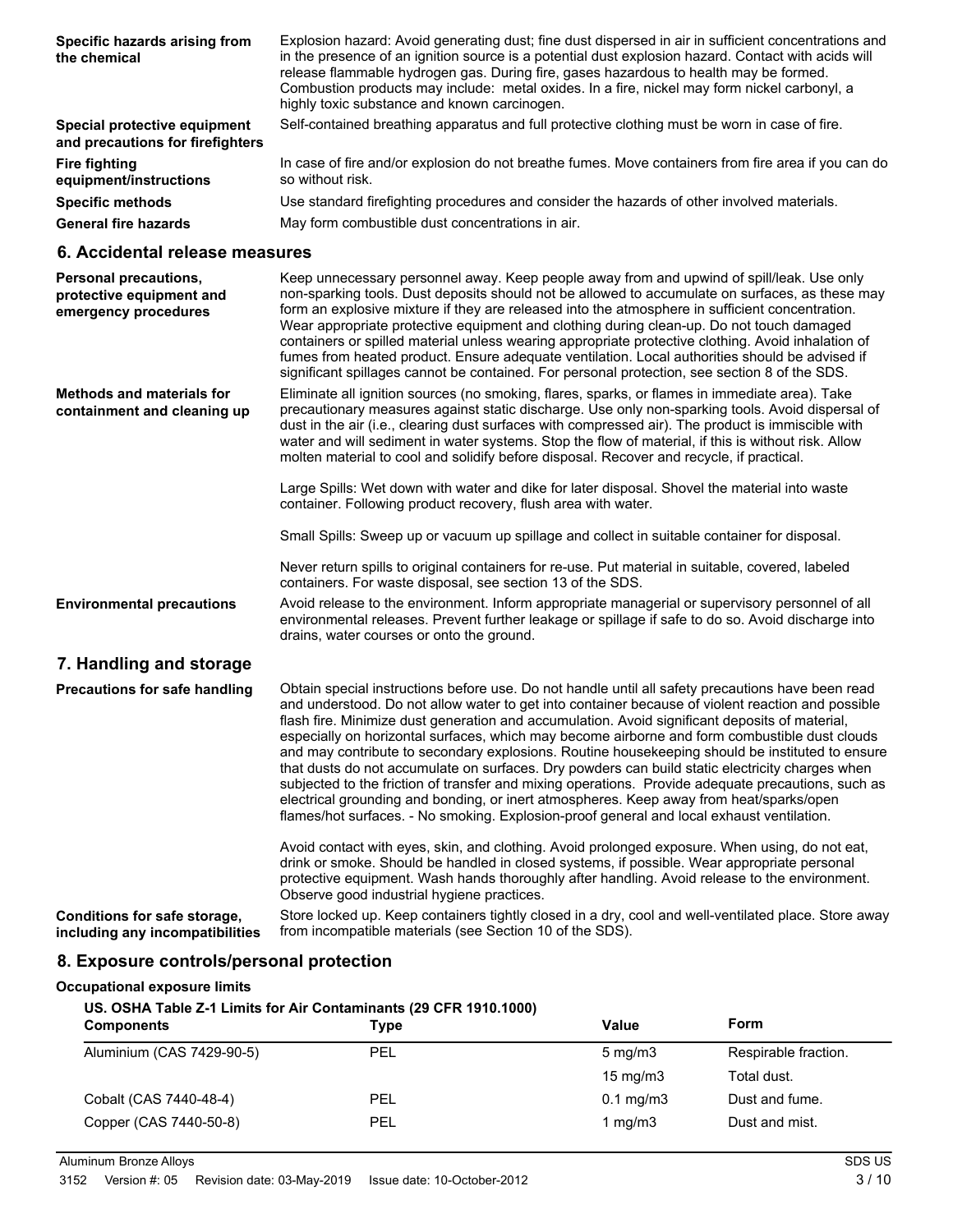| <b>Components</b>                           | <b>Type</b>        | Value                                   | Form                                  |
|---------------------------------------------|--------------------|-----------------------------------------|---------------------------------------|
|                                             |                    | $0.1$ mg/m $3$                          | Fume.                                 |
| Manganese (CAS<br>7439-96-5)                | Ceiling            | $5$ mg/m $3$                            | Fume.                                 |
| Nickel (CAS 7440-02-0)                      | PEL                | 1 $mg/m3$                               |                                       |
| Silicon (CAS 7440-21-3)                     | PEL                | $5$ mg/m $3$                            | Respirable fraction.                  |
|                                             |                    | 15 mg/m3                                | Total dust.                           |
| US. OSHA Table Z-3 (29 CFR 1910.1000)       |                    |                                         |                                       |
| <b>Components</b>                           | <b>Type</b>        | Value                                   | Form                                  |
| Aluminium (CAS 7429-90-5)                   | <b>TWA</b>         | $5$ mg/m $3$                            | Respirable fraction.                  |
|                                             |                    | 15 mg/m3                                | Total dust.                           |
|                                             |                    | 50 mppcf                                | Total dust.                           |
|                                             |                    | 15 mppcf                                | Respirable fraction.                  |
| <b>US. ACGIH Threshold Limit Values</b>     |                    |                                         |                                       |
| <b>Components</b>                           | <b>Type</b>        | Value                                   | Form                                  |
| Aluminium (CAS 7429-90-5)                   | <b>TWA</b>         | 1 $mg/m3$                               | Respirable fraction.                  |
| Cobalt (CAS 7440-48-4)                      | <b>TWA</b>         | $0.02$ mg/m $3$                         |                                       |
| Copper (CAS 7440-50-8)                      | <b>TWA</b>         | 1 $mg/m3$                               | Dust and mist.                        |
|                                             |                    | $0.2$ mg/m $3$                          | Fume.                                 |
| Manganese (CAS<br>7439-96-5)                | <b>TWA</b>         | $0.1$ mg/m $3$                          | Inhalable fraction.                   |
|                                             |                    | $0.02$ mg/m3                            | Respirable fraction.                  |
| Nickel (CAS 7440-02-0)                      | <b>TWA</b>         | $1.5$ mg/m $3$                          | Inhalable fraction.                   |
| US. NIOSH: Pocket Guide to Chemical Hazards |                    |                                         |                                       |
| <b>Components</b>                           | <b>Type</b>        | <b>Value</b>                            | Form                                  |
| Aluminium (CAS 7429-90-5)                   | <b>TWA</b>         | $5$ mg/m $3$                            | Respirable.                           |
|                                             |                    | $5$ mg/m $3$                            | Welding fume or<br>pyrophoric powder. |
|                                             |                    | 10 mg/m3                                | Total                                 |
| Cobalt (CAS 7440-48-4)                      | <b>TWA</b>         | $0.05$ mg/m $3$                         | Dust and fume.                        |
| Copper (CAS 7440-50-8)                      | <b>TWA</b>         | 1 $mg/m3$                               | Dust and mist.                        |
|                                             |                    | $0.1$ mg/m $3$                          | Fume.                                 |
| Manganese (CAS<br>7439-96-5)                | <b>STEL</b>        | $3$ mg/m $3$                            | Fume.                                 |
|                                             | <b>TWA</b>         | 1 $mg/m3$                               | Fume.                                 |
| Nickel (CAS 7440-02-0)                      | <b>TWA</b>         | 0.015 mg/m3                             |                                       |
| Silicon (CAS 7440-21-3)                     | <b>TWA</b>         | $5$ mg/m $3$                            | Respirable.                           |
|                                             |                    | 10 mg/m3                                | Total                                 |
| <b>Biological limit values</b>              |                    |                                         |                                       |
| <b>ACGIH Biological Exposure Indices</b>    |                    |                                         |                                       |
| <b>Components</b><br>Value                  | <b>Determinant</b> | <b>Specimen</b><br><b>Sampling Time</b> |                                       |

\* - For sampling details, please see the source document.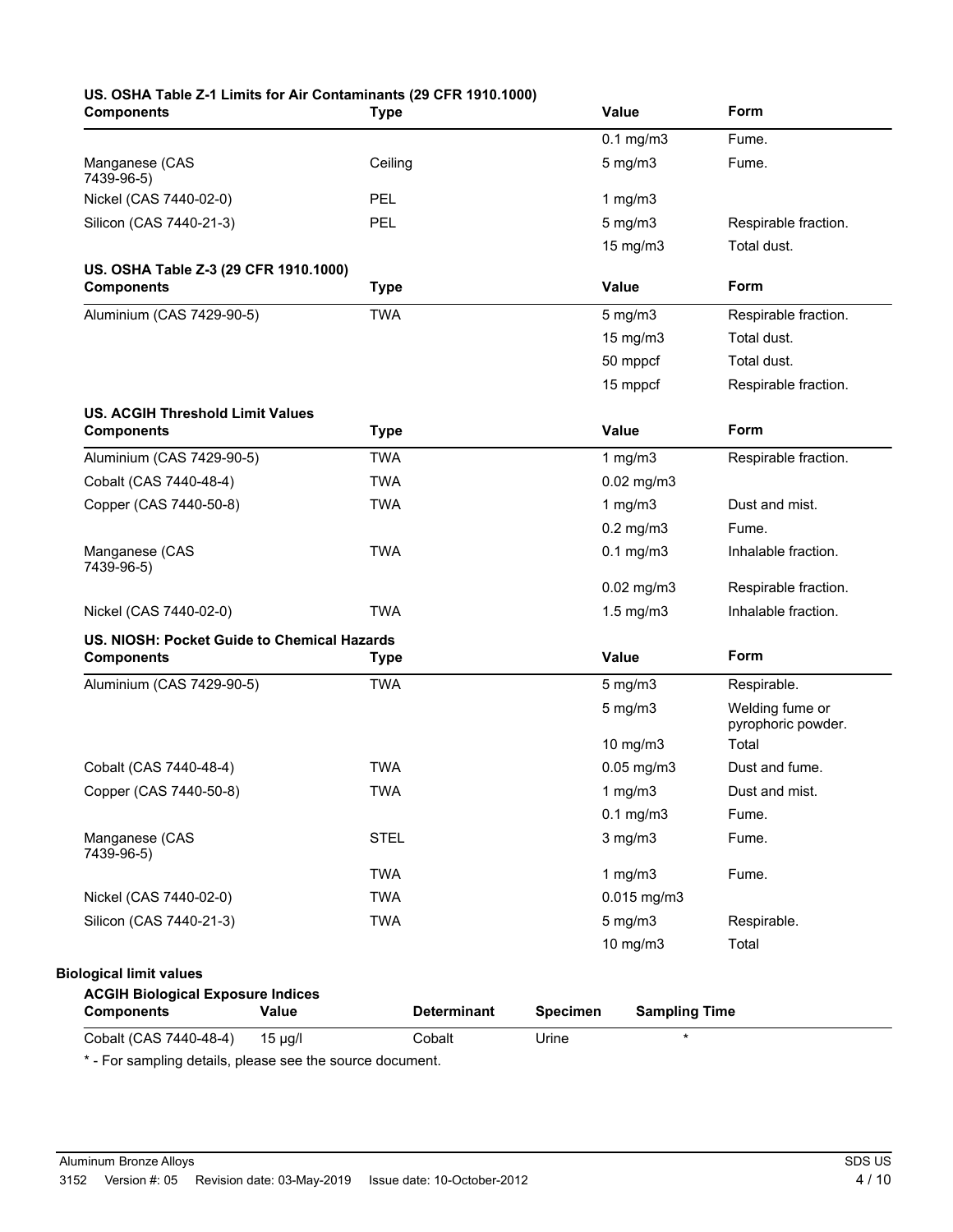| Appropriate engineering<br>controls      | Explosion-proof general and local exhaust ventilation. Good general ventilation should be used.<br>Ventilation rates should be matched to conditions. If applicable, use process enclosures, local<br>exhaust ventilation, or other engineering controls to maintain airborne levels below recommended<br>exposure limits. If exposure limits have not been established, maintain airborne levels to an<br>acceptable level. |
|------------------------------------------|------------------------------------------------------------------------------------------------------------------------------------------------------------------------------------------------------------------------------------------------------------------------------------------------------------------------------------------------------------------------------------------------------------------------------|
|                                          | Individual protection measures, such as personal protective equipment                                                                                                                                                                                                                                                                                                                                                        |
| <b>Eye/face protection</b>               | Unvented, tight fitting goggles should be worn in dusty areas. Use of safety glasses or goggles is<br>required for welding, burning, sawing, brazing, grinding or machining operations. When welding, it<br>is recommended that safety glasses, goggles, or face-shield with filter lens of appropriate shade<br>number (per ANSI Z49.1-1988, "Safety in Welding and Cutting") be worn.                                      |
| <b>Skin protection</b>                   |                                                                                                                                                                                                                                                                                                                                                                                                                              |
| <b>Hand protection</b>                   | Wear suitable protective gloves to prevent cuts and abrasions. When material is heated, wear<br>gloves to protect against thermal burns. Suitable gloves can be recommended by the glove<br>supplier.                                                                                                                                                                                                                        |
| <b>Other</b>                             | Wear appropriate chemical resistant clothing. Use of an impervious apron is recommended.                                                                                                                                                                                                                                                                                                                                     |
| <b>Respiratory protection</b>            | When workers are facing concentrations above the exposure limit they must use appropriate<br>certified respirators. Wear NIOSH approved respirator appropriate for airborne exposure at the<br>point of use. Appropriate respirator selection should be made by a qualified professional.                                                                                                                                    |
| <b>Thermal hazards</b>                   | Wear appropriate thermal protective clothing, when necessary.                                                                                                                                                                                                                                                                                                                                                                |
| <b>General hygiene</b><br>considerations | Observe any medical surveillance requirements. When using, do not eat, drink or smoke. Always<br>observe good personal hygiene measures, such as washing after handling the material and before<br>eating, drinking, and/or smoking. Routinely wash work clothing and protective equipment to<br>remove contaminants. Contaminated work clothing should not be allowed out of the workplace.                                 |

# **9. Physical and chemical properties**

| <b>Appearance</b>                                 |                                                      |
|---------------------------------------------------|------------------------------------------------------|
| <b>Physical state</b>                             | Solid.                                               |
| Form                                              | Shapes, Solids, Tubes & Turnings.                    |
| Color                                             | Yellow.                                              |
| Odor                                              | None.                                                |
| Odor threshold                                    | Not available.                                       |
| рH                                                | Not available.                                       |
| Melting point/freezing point                      | 1814 - 1929.2 °F (990 - 1054 °C)                     |
| Initial boiling point and boiling<br>range        | Not available.                                       |
| <b>Flash point</b>                                | Not available.                                       |
| <b>Evaporation rate</b>                           | Not available.                                       |
| Flammability (solid, gas)                         | Fine particles may form explosive mixtures with air. |
| Upper/lower flammability or explosive limits      |                                                      |
| <b>Flammability limit - lower</b><br>(%)          | Not available.                                       |
| <b>Flammability limit - upper</b><br>$(\%)$       | Not available.                                       |
| Vapor pressure                                    | Not available.                                       |
| <b>Vapor density</b>                              | Not available.                                       |
| <b>Relative density</b>                           | $7.5 - 9$                                            |
| Solubility(ies)                                   |                                                      |
| <b>Solubility (water)</b>                         | Insoluble in water.                                  |
| <b>Partition coefficient</b><br>(n-octanol/water) | Not available.                                       |
| <b>Auto-ignition temperature</b>                  | Not available.                                       |
| <b>Decomposition temperature</b>                  | Not available.                                       |
| <b>Viscosity</b>                                  | Not available.                                       |
| <b>Other information</b>                          |                                                      |
| <b>Bulk density</b>                               | $0.27 - 0.32$ lb/in <sup>3</sup> (68 °F (20 °C))     |
|                                                   |                                                      |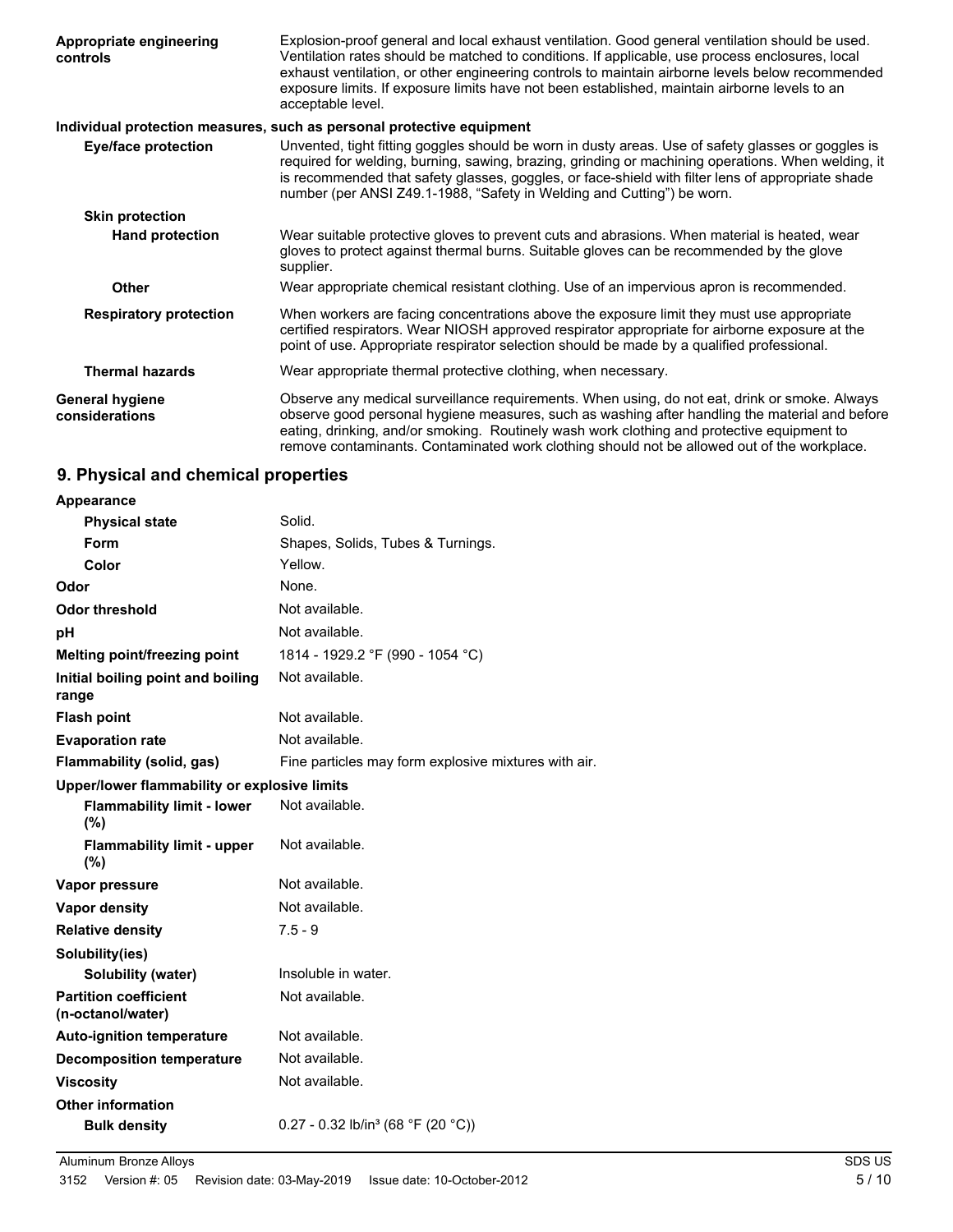| <b>Explosive properties</b> | Not explosive. |
|-----------------------------|----------------|
| <b>Oxidizing properties</b> | Not oxidizing. |

# **10. Stability and reactivity**

| <b>Reactivity</b>                            | The product is stable and non-reactive under normal conditions of use, storage and transport.                                                                         |
|----------------------------------------------|-----------------------------------------------------------------------------------------------------------------------------------------------------------------------|
| <b>Chemical stability</b>                    | Material is stable under normal conditions.                                                                                                                           |
| <b>Possibility of hazardous</b><br>reactions | Contact with strong acids will release highly flammable hydrogen gas.                                                                                                 |
| <b>Conditions to avoid</b>                   | Keep away from heat, hot surfaces, sparks, open flames and other ignition sources. Contact with<br>incompatible materials. Minimize dust generation and accumulation. |
| Incompatible materials                       | Strong oxidizing agents. Acids.                                                                                                                                       |
| <b>Hazardous decomposition</b><br>products   | No hazardous decomposition products are known.                                                                                                                        |

# **11. Toxicological information**

### **Information on likely routes of exposure**

| May cause allergy or asthma symptoms or breathing difficulties if inhaled. Prolonged inhalation<br>may be harmful. Elevated temperatures or mechanical action may form dust and fumes which<br>may be irritating to the mucous membranes and respiratory tract. Heating above the melting point<br>releases metallic oxides which may cause metal fume fever by inhalation. The symptoms are<br>shivering, fever, malaise and muscular pain. |
|----------------------------------------------------------------------------------------------------------------------------------------------------------------------------------------------------------------------------------------------------------------------------------------------------------------------------------------------------------------------------------------------------------------------------------------------|
| May cause an allergic skin reaction. Hot or molten material may produce thermal burns.                                                                                                                                                                                                                                                                                                                                                       |
| Elevated temperatures or mechanical action may form dust and fumes which may be irritating to<br>the eyes. Molten material will produce thermal burns.                                                                                                                                                                                                                                                                                       |
| May cause discomfort if swallowed.                                                                                                                                                                                                                                                                                                                                                                                                           |
| Elevated temperatures or mechanical action may form dust and fumes which may be irritating to<br>the eye, mucous membranes and respiratory tract. Narcosis. Behavioral changes. Decrease in<br>motor functions. Difficulty in breathing. May cause an allergic skin reaction. Dermatitis. Rash.<br>Contact with hot material can cause thermal burns which may result in permanent damage.                                                   |
|                                                                                                                                                                                                                                                                                                                                                                                                                                              |

### **Information on toxicological effects**

| <b>Acute toxicity</b> | Not expected to be acutely toxic. |
|-----------------------|-----------------------------------|

| <b>Components</b>                                    | <b>Species</b>                                                                                                      | <b>Test Results</b> |  |
|------------------------------------------------------|---------------------------------------------------------------------------------------------------------------------|---------------------|--|
| Nickel (CAS 7440-02-0)                               |                                                                                                                     |                     |  |
| Acute                                                |                                                                                                                     |                     |  |
| <b>Inhalation</b>                                    |                                                                                                                     |                     |  |
| <b>NOAEC</b>                                         | Rat                                                                                                                 | 10200 mg/l, 1 hours |  |
| Oral                                                 |                                                                                                                     |                     |  |
| LD50                                                 | Rat                                                                                                                 | > 9000 mg/kg        |  |
| Silicon (CAS 7440-21-3)                              |                                                                                                                     |                     |  |
| <u>Acute</u>                                         |                                                                                                                     |                     |  |
| Oral                                                 |                                                                                                                     |                     |  |
| LD50                                                 | Rat                                                                                                                 | 3160 mg/kg          |  |
| <b>Skin corrosion/irritation</b>                     | May cause irritation through mechanical abrasion. Hot or molten material may produce thermal<br>burns.              |                     |  |
| Serious eye damage/eye<br>irritation                 | May cause irritation through mechanical abrasion.                                                                   |                     |  |
| Respiratory or skin sensitization                    |                                                                                                                     |                     |  |
| <b>ACGIH sensitization</b>                           |                                                                                                                     |                     |  |
| HARD METALS CONTAINING COBALT AND<br>(CAS 7440-48-4) | Respiratory sensitization<br>TUNGSTEN CARBIDE, THORACIC FRACTION, AS CO                                             |                     |  |
| <b>Respiratory sensitization</b>                     | May cause allergy or asthma symptoms or breathing difficulties if inhaled.                                          |                     |  |
| <b>Skin sensitization</b>                            | May cause an allergic skin reaction.                                                                                |                     |  |
| Germ cell mutagenicity                               | No data available to indicate product or any components present at greater than 0.1% are<br>mutagenic or genotoxic. |                     |  |
| Carcinogenicity                                      | Suspected of causing cancer.                                                                                        |                     |  |

Aluminum Bronze Alloys SDS US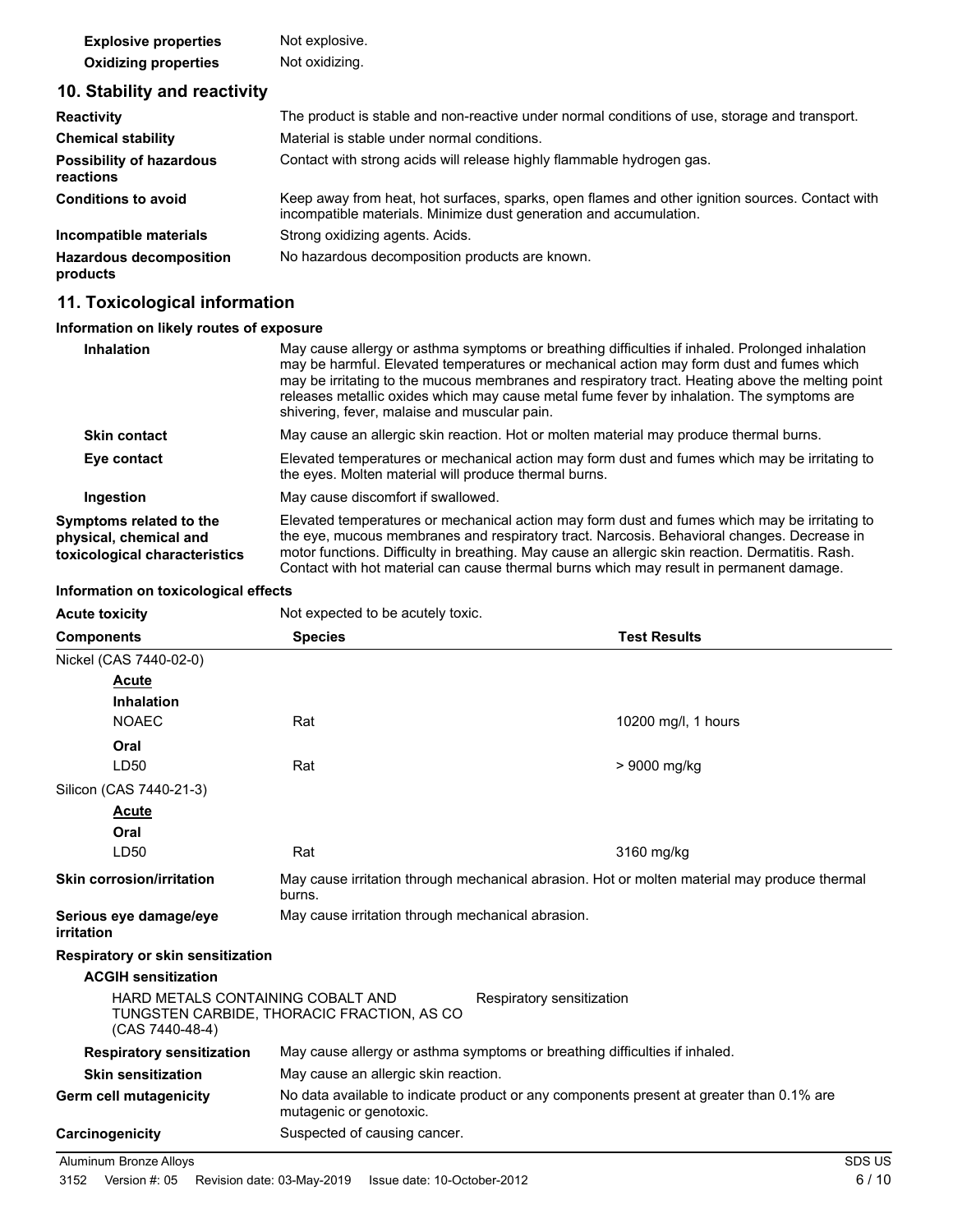|                                                       | IARC Monographs. Overall Evaluation of Carcinogenicity                                                                                                                                                                                                                                                                                                                                                                                                                                                                         |  |
|-------------------------------------------------------|--------------------------------------------------------------------------------------------------------------------------------------------------------------------------------------------------------------------------------------------------------------------------------------------------------------------------------------------------------------------------------------------------------------------------------------------------------------------------------------------------------------------------------|--|
| Nickel (CAS 7440-02-0)                                | 2B Possibly carcinogenic to humans.                                                                                                                                                                                                                                                                                                                                                                                                                                                                                            |  |
| <b>NTP Report on Carcinogens</b>                      |                                                                                                                                                                                                                                                                                                                                                                                                                                                                                                                                |  |
| Cobalt (CAS 7440-48-4)<br>Nickel (CAS 7440-02-0)      | Reasonably Anticipated to be a Human Carcinogen.<br>Reasonably Anticipated to be a Human Carcinogen.<br>OSHA Specifically Regulated Substances (29 CFR 1910.1001-1053)                                                                                                                                                                                                                                                                                                                                                         |  |
| Not listed.                                           |                                                                                                                                                                                                                                                                                                                                                                                                                                                                                                                                |  |
| <b>Reproductive toxicity</b>                          | This product is not expected to cause reproductive or developmental effects.                                                                                                                                                                                                                                                                                                                                                                                                                                                   |  |
| Specific target organ toxicity -<br>single exposure   | Not classified.                                                                                                                                                                                                                                                                                                                                                                                                                                                                                                                |  |
| Specific target organ toxicity -<br>repeated exposure | Causes damage to organs (Lungs) through prolonged or repeated exposure.                                                                                                                                                                                                                                                                                                                                                                                                                                                        |  |
| <b>Aspiration hazard</b>                              | Not an aspiration hazard.                                                                                                                                                                                                                                                                                                                                                                                                                                                                                                      |  |
| <b>Chronic effects</b>                                | Prolonged exposure may cause chronic effects.                                                                                                                                                                                                                                                                                                                                                                                                                                                                                  |  |
|                                                       | Chronic exposure to breathing low levels of manganese dust or fume over a long period of time<br>can result in "manganism," a disease of the central nervous system similar to Parkinson's<br>Disease, gait impairment, muscle spasms and behavioral changes.                                                                                                                                                                                                                                                                  |  |
| <b>Further information</b>                            | Welding or plasma arc cutting of metal and alloys can generate ozone, nitric oxides and ultraviolet<br>radiation. Short-term (acute) overexposure to welding fumes may result in discomfort such as<br>metal fume fever, dizziness, nausea, or dryness or irritation of nose, throat, or eyes. May<br>aggravate pre-existing respiratory problems (e.g. asthma, emphysema). Ozone overexposure<br>may result in mucous membrane irritation or pulmonary discomfort. UV radiation can cause skin<br>erythema and welders flash. |  |

# **12. Ecological information**

| <b>Ecotoxicity</b> |  |  |
|--------------------|--|--|
|                    |  |  |

Very toxic to aquatic life. Toxic to aquatic life with long lasting effects. Alloys in massive forms present a limited hazard for the environment.

| <b>Components</b>                        |                                                                                                                                                                                                                                                                                                                                                                                   | <b>Species</b>            | <b>Test Results</b> |
|------------------------------------------|-----------------------------------------------------------------------------------------------------------------------------------------------------------------------------------------------------------------------------------------------------------------------------------------------------------------------------------------------------------------------------------|---------------------------|---------------------|
| Copper (CAS 7440-50-8)                   |                                                                                                                                                                                                                                                                                                                                                                                   |                           |                     |
| <b>Aquatic</b>                           |                                                                                                                                                                                                                                                                                                                                                                                   |                           |                     |
| Chronic                                  |                                                                                                                                                                                                                                                                                                                                                                                   |                           |                     |
| Other                                    | <b>NOEC</b>                                                                                                                                                                                                                                                                                                                                                                       | Juga plicifera            | $6$ µg/l            |
| Nickel (CAS 7440-02-0)                   |                                                                                                                                                                                                                                                                                                                                                                                   |                           |                     |
| <b>Aquatic</b>                           |                                                                                                                                                                                                                                                                                                                                                                                   |                           |                     |
| Chronic                                  |                                                                                                                                                                                                                                                                                                                                                                                   |                           |                     |
| Crustacea                                | <b>NOEC</b>                                                                                                                                                                                                                                                                                                                                                                       | Ceriodaphnia dubia        | $2.8 \mu g/l$       |
| Fish                                     | <b>NOEC</b>                                                                                                                                                                                                                                                                                                                                                                       | Zebra danio (Danio rerio) | $40 \mu g/l$        |
| <b>Persistence and degradability</b>     | Not relevant for inorganic substances.                                                                                                                                                                                                                                                                                                                                            |                           |                     |
| <b>Bioaccumulative potential</b>         | The product contains potentially bioaccumulating substances.                                                                                                                                                                                                                                                                                                                      |                           |                     |
| <b>Mobility in soil</b>                  | Alloys in massive forms are not mobile in the environment.                                                                                                                                                                                                                                                                                                                        |                           |                     |
| Other adverse effects                    | This product contains one or more substances identified as hazardous air pollutants (HAPs) per<br>the US Federal Clean Air Act (see section 15).                                                                                                                                                                                                                                  |                           |                     |
| 13. Disposal considerations              |                                                                                                                                                                                                                                                                                                                                                                                   |                           |                     |
| <b>Disposal instructions</b>             | Consult authorities before disposal. Incinerate the material under controlled conditions in an<br>approved incinerator. Do not allow this material to drain into sewers/water supplies. Do not<br>contaminate ponds, waterways or ditches with chemical or used container. Dispose of<br>contents/container in accordance with local/regional/national/international regulations. |                           |                     |
| <b>Local disposal regulations</b>        | Dispose in accordance with all applicable regulations.                                                                                                                                                                                                                                                                                                                            |                           |                     |
| <b>Hazardous waste code</b>              | The waste code should be assigned in discussion between the user, the producer and the waste<br>disposal company.                                                                                                                                                                                                                                                                 |                           |                     |
| Waste from residues / unused<br>products | Dispose of in accordance with local regulations. Empty containers or liners may retain some<br>product residues. This material and its container must be disposed of in a safe manner (see:<br>Disposal instructions).                                                                                                                                                            |                           |                     |
| <b>Contaminated packaging</b>            | Since emptied containers may retain product residue, follow label warnings even after container is<br>emptied. Empty containers should be taken to an approved waste handling site for recycling or<br>disposal.                                                                                                                                                                  |                           |                     |
| Aluminum Bronze Alloys                   |                                                                                                                                                                                                                                                                                                                                                                                   |                           | SDS US              |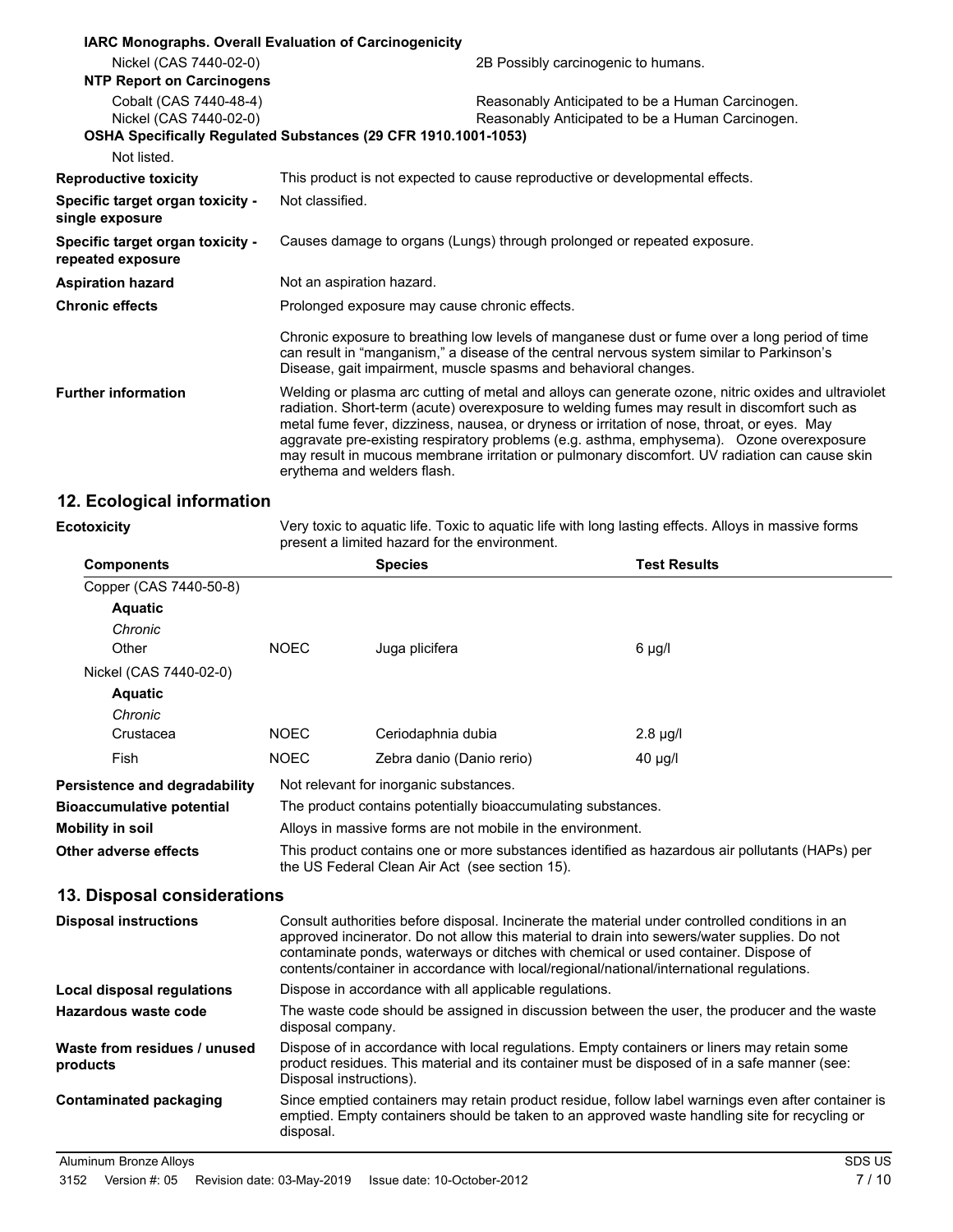# **14. Transport information**

#### **DOT**

Not regulated as dangerous goods.

#### **IATA**

Not regulated as dangerous goods.

#### **IMDG**

Not regulated as dangerous goods.

**Transport in bulk according to** Not applicable. **Annex II of MARPOL 73/78 and the IBC Code**

### **15. Regulatory information**

| <b>US federal regulations</b>                                                                                                                                   | This product is a "Hazardous Chemical" as defined by the OSHA Hazard Communication<br>Standard, 29 CFR 1910.1200. |                   |           |
|-----------------------------------------------------------------------------------------------------------------------------------------------------------------|-------------------------------------------------------------------------------------------------------------------|-------------------|-----------|
| TSCA Section 12(b) Export Notification (40 CFR 707, Subpt. D)                                                                                                   |                                                                                                                   |                   |           |
| Not regulated.                                                                                                                                                  |                                                                                                                   |                   |           |
| <b>CERCLA Hazardous Substance List (40 CFR 302.4)</b>                                                                                                           |                                                                                                                   |                   |           |
| Copper (CAS 7440-50-8)                                                                                                                                          |                                                                                                                   | Listed.           |           |
| Nickel (CAS 7440-02-0)                                                                                                                                          |                                                                                                                   | Listed.           |           |
| SARA 304 Emergency release notification                                                                                                                         |                                                                                                                   |                   |           |
| Not regulated.                                                                                                                                                  |                                                                                                                   |                   |           |
| OSHA Specifically Regulated Substances (29 CFR 1910.1001-1053)                                                                                                  |                                                                                                                   |                   |           |
| Not listed.                                                                                                                                                     |                                                                                                                   |                   |           |
| <b>Toxic Substances Control Act (TSCA)</b>                                                                                                                      |                                                                                                                   |                   |           |
| Superfund Amendments and Reauthorization Act of 1986 (SARA)                                                                                                     |                                                                                                                   |                   |           |
| SARA 302 Extremely hazardous substance                                                                                                                          |                                                                                                                   |                   |           |
| Not listed.                                                                                                                                                     |                                                                                                                   |                   |           |
| SARA 311/312 Hazardous<br>chemical                                                                                                                              | Yes                                                                                                               |                   |           |
| <b>Classified hazard</b>                                                                                                                                        | Combustible dust                                                                                                  |                   |           |
| categories                                                                                                                                                      | Respiratory or skin sensitization                                                                                 |                   |           |
|                                                                                                                                                                 | Carcinogenicity                                                                                                   |                   |           |
|                                                                                                                                                                 | Specific target organ toxicity (single or repeated exposure)                                                      |                   |           |
| SARA 313 (TRI reporting)                                                                                                                                        |                                                                                                                   |                   |           |
| <b>Chemical name</b>                                                                                                                                            |                                                                                                                   | <b>CAS number</b> | % by wt.  |
| Aluminium                                                                                                                                                       |                                                                                                                   | 7429-90-5         | $7 - 16$  |
| Cobalt                                                                                                                                                          |                                                                                                                   | 7440-48-4         | $0 - 3$   |
| Copper                                                                                                                                                          |                                                                                                                   | 7440-50-8         | $71 - 90$ |
| Manganese<br>Nickel                                                                                                                                             |                                                                                                                   | 7439-96-5         | $0 - 14$  |
|                                                                                                                                                                 |                                                                                                                   | 7440-02-0         | $0 - 6$   |
| <b>Other federal regulations</b>                                                                                                                                |                                                                                                                   |                   |           |
| Clean Air Act (CAA) Section 112 Hazardous Air Pollutants (HAPs) List                                                                                            |                                                                                                                   |                   |           |
| Cobalt (CAS 7440-48-4)<br>Manganese (CAS 7439-96-5)<br>Nickel (CAS 7440-02-0)                                                                                   |                                                                                                                   |                   |           |
| Clean Air Act (CAA) Section 112(r) Accidental Release Prevention (40 CFR 68.130)                                                                                |                                                                                                                   |                   |           |
| Not regulated.                                                                                                                                                  |                                                                                                                   |                   |           |
| <b>Safe Drinking Water Act</b><br>(SDWA)                                                                                                                        | Contains component(s) regulated under the Safe Drinking Water Act.                                                |                   |           |
| <b>US state regulations</b>                                                                                                                                     |                                                                                                                   |                   |           |
| <b>US. Massachusetts RTK - Substance List</b>                                                                                                                   |                                                                                                                   |                   |           |
| Aluminium (CAS 7429-90-5)<br>Cobalt (CAS 7440-48-4)<br>Copper (CAS 7440-50-8)<br>Manganese (CAS 7439-96-5)<br>Nickel (CAS 7440-02-0)<br>Silicon (CAS 7440-21-3) |                                                                                                                   |                   |           |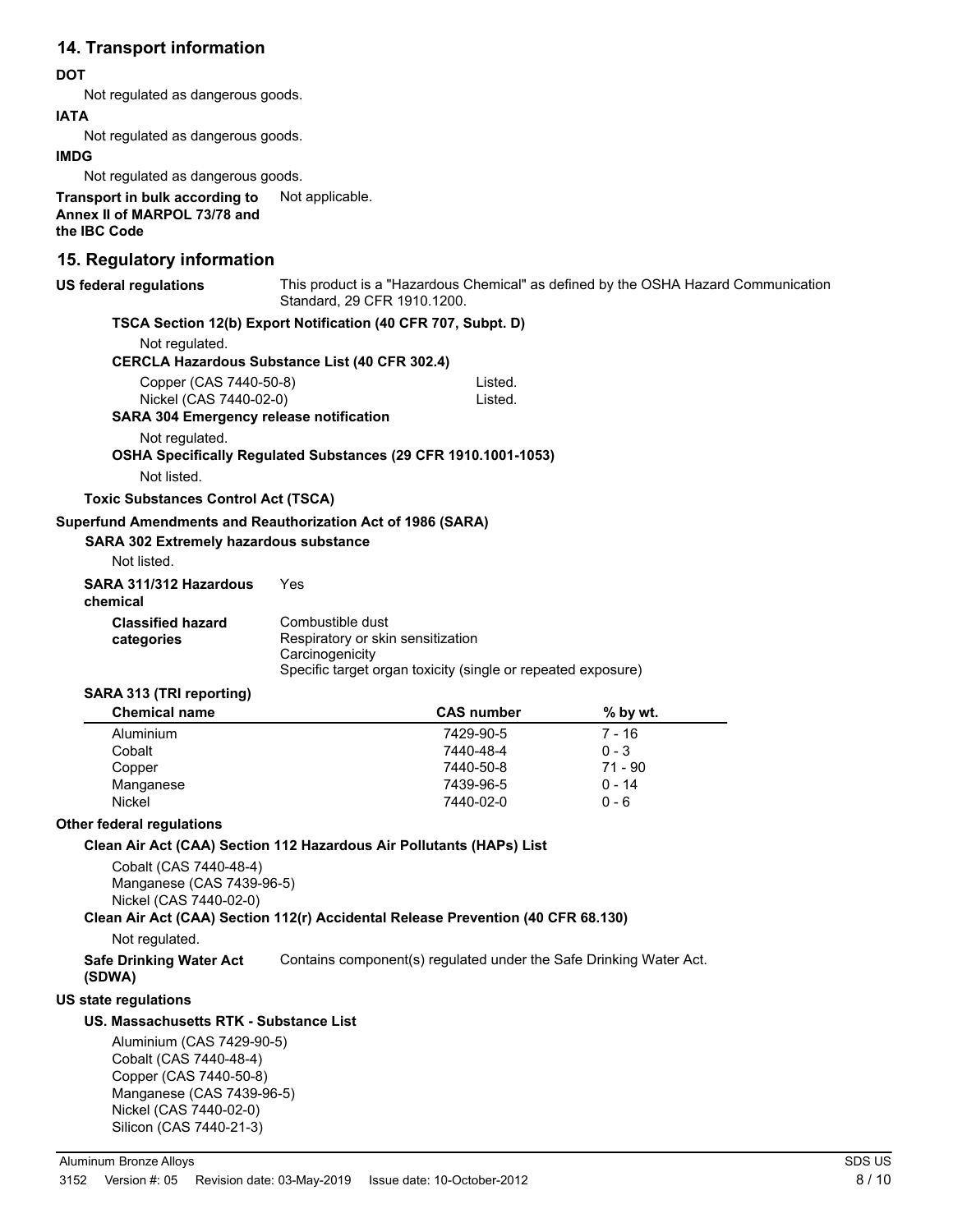#### **US. New Jersey Worker and Community Right-to-Know Act**

Aluminium (CAS 7429-90-5) Cobalt (CAS 7440-48-4) Copper (CAS 7440-50-8) Manganese (CAS 7439-96-5) Nickel (CAS 7440-02-0) Silicon (CAS 7440-21-3)

#### **US. Pennsylvania Worker and Community Right-to-Know Law**

Aluminium (CAS 7429-90-5) Cobalt (CAS 7440-48-4) Copper (CAS 7440-50-8) Manganese (CAS 7439-96-5) Nickel (CAS 7440-02-0) Silicon (CAS 7440-21-3)

#### **US. Rhode Island RTK**

Aluminium (CAS 7429-90-5) Cobalt (CAS 7440-48-4) Copper (CAS 7440-50-8) Manganese (CAS 7439-96-5) Nickel (CAS 7440-02-0) Silicon (CAS 7440-21-3)

#### **California Proposition 65**



**WARNING:** This product can expose you to chemicals including Nickel, which is known to the State of California to cause cancer. For more information go to www.P65Warnings.ca.gov.

#### **California Proposition 65 - CRT: Listed date/Carcinogenic substance**

Cobalt (CAS 7440-48-4) Listed: July 1, 1992 Nickel (CAS 7440-02-0) Listed: October 1, 1989 **US. California. Candidate Chemicals List. Safer Consumer Products Regulations (Cal. Code Regs, tit. 22, 69502.3, subd. (a))**

Aluminium (CAS 7429-90-5) Cobalt (CAS 7440-48-4) Copper (CAS 7440-50-8) Manganese (CAS 7439-96-5) Nickel (CAS 7440-02-0)

#### **International Inventories**

| Country(s) or region        | <b>Inventory name</b>                                                     | On inventory (yes/no)* |
|-----------------------------|---------------------------------------------------------------------------|------------------------|
| Australia                   | Australian Inventory of Chemical Substances (AICS)                        | Yes                    |
| Canada                      | Domestic Substances List (DSL)                                            | Yes                    |
| Canada                      | Non-Domestic Substances List (NDSL)                                       | No.                    |
| China                       | Inventory of Existing Chemical Substances in China (IECSC)                | Yes                    |
| Europe                      | European Inventory of Existing Commercial Chemical<br>Substances (EINECS) | Yes                    |
| Europe                      | European List of Notified Chemical Substances (ELINCS)                    | <b>No</b>              |
| Japan                       | Inventory of Existing and New Chemical Substances (ENCS)                  | No.                    |
| Korea                       | Existing Chemicals List (ECL)                                             | Yes                    |
| New Zealand                 | New Zealand Inventory                                                     | Yes                    |
| Philippines                 | Philippine Inventory of Chemicals and Chemical Substances<br>(PICCS)      | Yes                    |
| Taiwan                      | Taiwan Chemical Substance Inventory (TCSI)                                | Yes                    |
| United States & Puerto Rico | Toxic Substances Control Act (TSCA) Inventory                             | Yes                    |

\*A "Yes" indicates this product complies with the inventory requirements administered by the governing country(s).

A "No" indicates that one or more components of the product are not listed or exempt from listing on the inventory administered by the governing country(s).

### **16. Other information, including date of preparation or last revision**

| <b>Issue date</b>    | 10-October-2012 |
|----------------------|-----------------|
| <b>Revision date</b> | 03-May-2019     |
| <b>Version #</b>     | 05              |

Aluminum Bronze Alloys SDS US